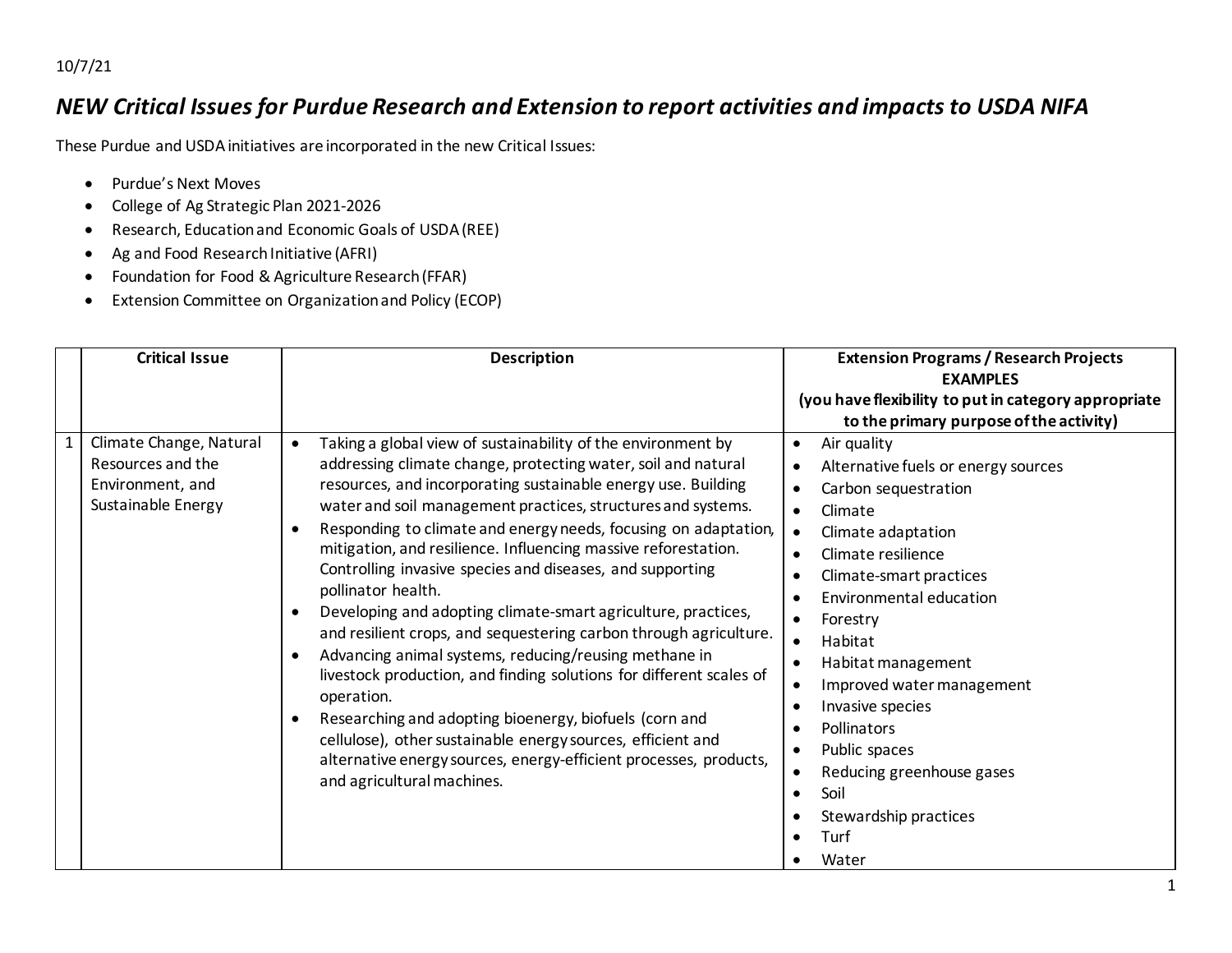| Watershed<br>$\bullet$<br>$\overline{2}$<br>Workforce Development<br>Improving economic well-being, and workforce development for<br>College/career preparation<br>$\bullet$<br>$\bullet$<br>youth, families, individuals, businesses, organizations, agencies<br><b>Commercial Applicator Certification</b><br>$\bullet$<br>and communities.<br>Commercial Applicator Recertification Program<br>$\bullet$<br>Focusing on technical, professional and life skills training to help<br>Continuing Certification Hours (CCHs)<br>$\bullet$<br>$\bullet$ |
|--------------------------------------------------------------------------------------------------------------------------------------------------------------------------------------------------------------------------------------------------------------------------------------------------------------------------------------------------------------------------------------------------------------------------------------------------------------------------------------------------------------------------------------------------------|
|                                                                                                                                                                                                                                                                                                                                                                                                                                                                                                                                                        |
|                                                                                                                                                                                                                                                                                                                                                                                                                                                                                                                                                        |
|                                                                                                                                                                                                                                                                                                                                                                                                                                                                                                                                                        |
|                                                                                                                                                                                                                                                                                                                                                                                                                                                                                                                                                        |
|                                                                                                                                                                                                                                                                                                                                                                                                                                                                                                                                                        |
| individuals for their first job, to prepare for or achieve their work-<br>Continuing Education Units (CEUs)<br>$\bullet$                                                                                                                                                                                                                                                                                                                                                                                                                               |
| related certifications, licenses, continuing education units (CEUs),<br><b>Employment requirements</b><br>$\bullet$                                                                                                                                                                                                                                                                                                                                                                                                                                    |
| and other credentials, to develop positive life skills in families,<br>Foundational skills<br>$\bullet$                                                                                                                                                                                                                                                                                                                                                                                                                                                |
| and to provide youth and adults with opportunities to learn new<br><b>INWork, Work Ready</b><br>$\bullet$                                                                                                                                                                                                                                                                                                                                                                                                                                              |
| science, technology, engineering, and mathematics (STEM) skills.<br>Job skills<br>$\bullet$                                                                                                                                                                                                                                                                                                                                                                                                                                                            |
| Raising interest in STEM education for agricultural and<br>Licensure<br>$\bullet$                                                                                                                                                                                                                                                                                                                                                                                                                                                                      |
| environmental careers among young generations by engaging<br>Personal Growth Points (PGPs)<br>$\bullet$                                                                                                                                                                                                                                                                                                                                                                                                                                                |
| with PK-12 populations, and for adults seeking training for future<br>Private Applicator Certification<br>$\bullet$                                                                                                                                                                                                                                                                                                                                                                                                                                    |
| opportunities, and for building STEM education throughout life.<br>Private Applicator Recertification Program (PARP)<br>$\bullet$                                                                                                                                                                                                                                                                                                                                                                                                                      |
| Professional skills<br>$\bullet$                                                                                                                                                                                                                                                                                                                                                                                                                                                                                                                       |
| ServSafe<br>$\bullet$                                                                                                                                                                                                                                                                                                                                                                                                                                                                                                                                  |
| <b>STEM training for careers</b><br>$\bullet$                                                                                                                                                                                                                                                                                                                                                                                                                                                                                                          |
| UAV Signature Program                                                                                                                                                                                                                                                                                                                                                                                                                                                                                                                                  |
| 3<br>Positive Youth<br>Preparing youth for economic and social well-being.<br>4-H adult volunteer training<br>$\bullet$<br>$\bullet$                                                                                                                                                                                                                                                                                                                                                                                                                   |
| Opportunities, relationships, and support for youth help them<br>Development and 4-H<br>Spark Clubs/4-H programs, trainings, camps<br>$\bullet$                                                                                                                                                                                                                                                                                                                                                                                                        |
| Opportunities<br>acquire life skills to meet the challenges of adolescence and<br>ASEC research<br>$\bullet$                                                                                                                                                                                                                                                                                                                                                                                                                                           |
| adulthood. Activities align with the mission areas of science,<br>HHS research<br>$\bullet$                                                                                                                                                                                                                                                                                                                                                                                                                                                            |
| engineering and technology, healthy lifestyles, civic engagement,<br><b>PK-12</b><br>$\bullet$                                                                                                                                                                                                                                                                                                                                                                                                                                                         |
| teen leadership, and college and career readiness.<br>Spark Clubs<br>$\bullet$                                                                                                                                                                                                                                                                                                                                                                                                                                                                         |
| With 13,000 adult volunteers involved, volunteer development<br>If the 4-H program fits in another Critical Issue -                                                                                                                                                                                                                                                                                                                                                                                                                                    |
| opportunities are essential, and a vital component to positive<br>choose that. If not, "3 - Positive Youth                                                                                                                                                                                                                                                                                                                                                                                                                                             |
| youth development.<br>Development and 4-H Opportunities" becomes                                                                                                                                                                                                                                                                                                                                                                                                                                                                                       |
| the catch all.                                                                                                                                                                                                                                                                                                                                                                                                                                                                                                                                         |
| Big Data, Internet of<br>4<br>Working with big data, developing digital agriculture data science<br>Agricultural equipment and tools<br>$\bullet$<br>$\bullet$                                                                                                                                                                                                                                                                                                                                                                                         |
| Things, Broadband Access,<br>tools (e.g., user-friendly platforms) to make operations more<br><b>Broadband</b><br>$\bullet$                                                                                                                                                                                                                                                                                                                                                                                                                            |
| Digital Literacy, Inclusion,<br>efficient, productive and sustainable.<br>CD/PCRD programs<br>$\bullet$                                                                                                                                                                                                                                                                                                                                                                                                                                                |
| and Innovation<br>Advancing use and understanding of agricultural technology,<br>$\bullet$<br>Decision-support tools<br>$\bullet$                                                                                                                                                                                                                                                                                                                                                                                                                      |
| Unmanned Aerial Vehicles, modeling, sensors, robotics,<br>Digital Ready<br>$\bullet$                                                                                                                                                                                                                                                                                                                                                                                                                                                                   |
| automation, autonomous, and the Internet of Things (IoT) for<br>Ground vehicles<br>$\bullet$                                                                                                                                                                                                                                                                                                                                                                                                                                                           |
| agricultural production.<br>Management tools<br>$\bullet$                                                                                                                                                                                                                                                                                                                                                                                                                                                                                              |
| Supporting operations that are "digital ready" for expanding<br>Models, GIS, and visualizations<br>$\bullet$                                                                                                                                                                                                                                                                                                                                                                                                                                           |
| agricultural production resources and potentials.<br>Robotics<br>$\bullet$                                                                                                                                                                                                                                                                                                                                                                                                                                                                             |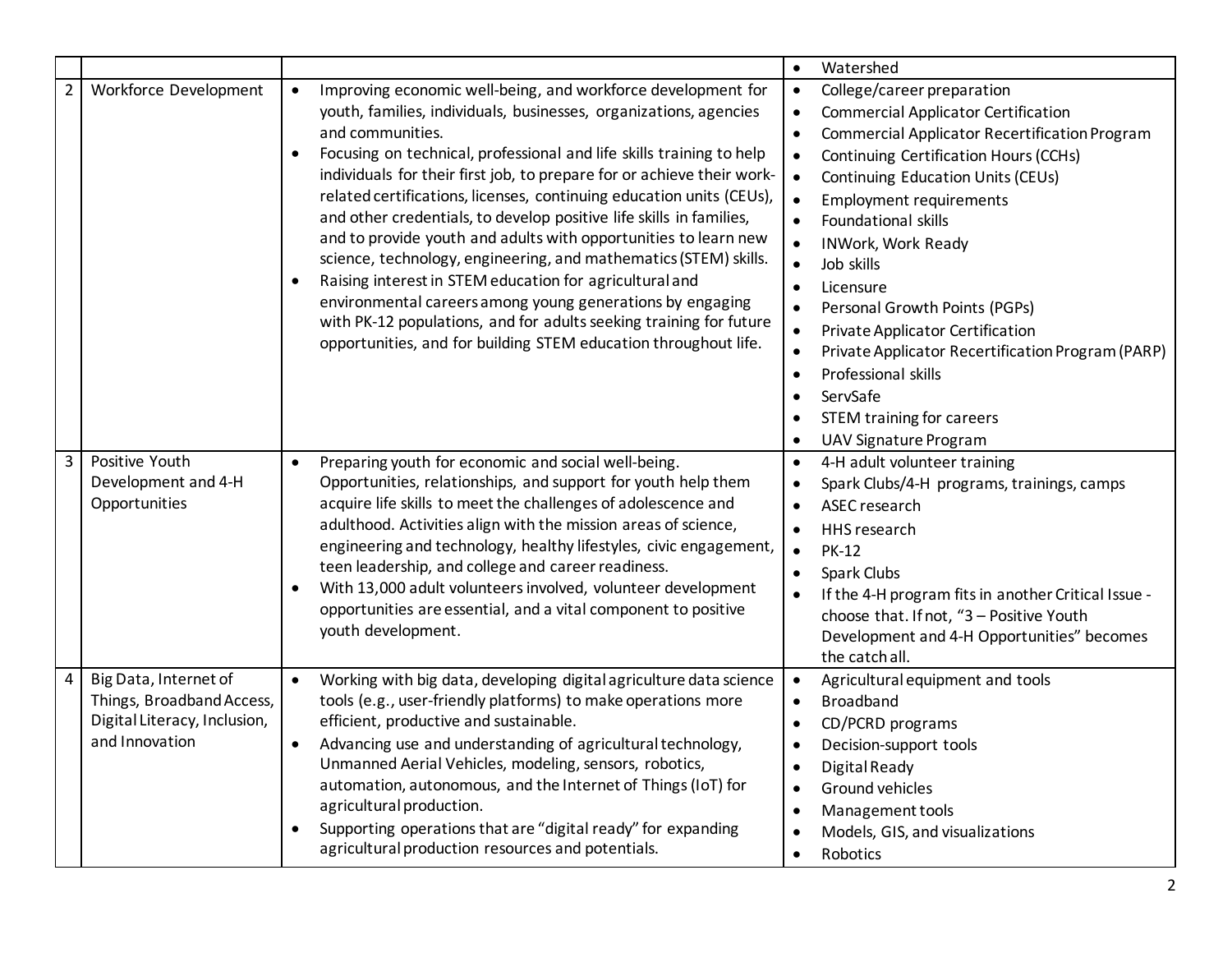|   |                                          | Reaching and creating digital parity, inclusion, and equity of all<br>$\bullet$<br>Indiana families, farms, rural households, businesses, and<br>communities. Expanding broadband, building digital literacy and<br>skills, and increasing digital connectivity and devices in rural<br>communities, urban neighborhoods, and metropolitan cities.<br>Building well-connected communities by providing critical<br>information and technical support.                                                                                                                                                                                                                                                                                                                                                                                                                                                                                                                                                 | $\bullet$ | Sensors<br>UAVs/Drones                                                                                                                   |
|---|------------------------------------------|-------------------------------------------------------------------------------------------------------------------------------------------------------------------------------------------------------------------------------------------------------------------------------------------------------------------------------------------------------------------------------------------------------------------------------------------------------------------------------------------------------------------------------------------------------------------------------------------------------------------------------------------------------------------------------------------------------------------------------------------------------------------------------------------------------------------------------------------------------------------------------------------------------------------------------------------------------------------------------------------------------|-----------|------------------------------------------------------------------------------------------------------------------------------------------|
| 5 | Human, Family, and<br>Community Health   | Enhancing positive human development and strengthening<br>$\bullet$<br>financial resource management.<br>Increasing physical and mental health understanding and<br>$\bullet$<br>practices, by tackling opioid addiction, obesity, depression, and<br>other health challenges, and by cultivating healthy nutrition,<br>physical activity, and stress management behaviors.<br>Operating at levels of policy, systems, and environments via<br>$\bullet$<br>active health coalitions representing all voices of the community.<br>Enhancing success in communities by informing decision making<br>to improve economic and social well-being for communities of all<br>sizes, developing businesses, and increasing community vitality,<br>building leadership capacity, improving public decision making,<br>resolving public issues, and creating quality places.                                                                                                                                   |           | CD programs<br><b>Community Health Coalitions</b><br><b>HHS</b> programs<br>HHS research<br>Vet Med research                             |
| 6 | Food Production, Security,<br>and Safety | Advancing plant and animal sciences and production and<br>$\bullet$<br>supporting sustainable agricultural production.<br>Addressing nutrient management and crop- and livestock-related<br>$\bullet$<br>soil and water management.<br>Developing agricultural management, multidisciplinary farm<br>$\bullet$<br>decision making, sustainable pre-harvest and post-harvest<br>practices, and efficient on-farm production and off-farm post-<br>production.<br>Building and supporting the whole value chain, strengthening<br>markets, making sure food reaches all consumers including foods<br>they like and prefer.<br>Targeting invasive species and disease, and working with<br>integrated pest management (IPM), weed and disease<br>management strategies.<br>Ensuring the safety and security of food produced. Generating<br>rapid detection of pathogenic organisms and/or toxins, proper<br>handling and storage/shipping/preparation, and post-harvest<br>monitoring and traceability. | $\bullet$ | Crops and livestock<br>Food safety<br>HHS research<br>Pre- and post-harvest<br>Purdue Agricultural Center Field Days<br>Vet Med research |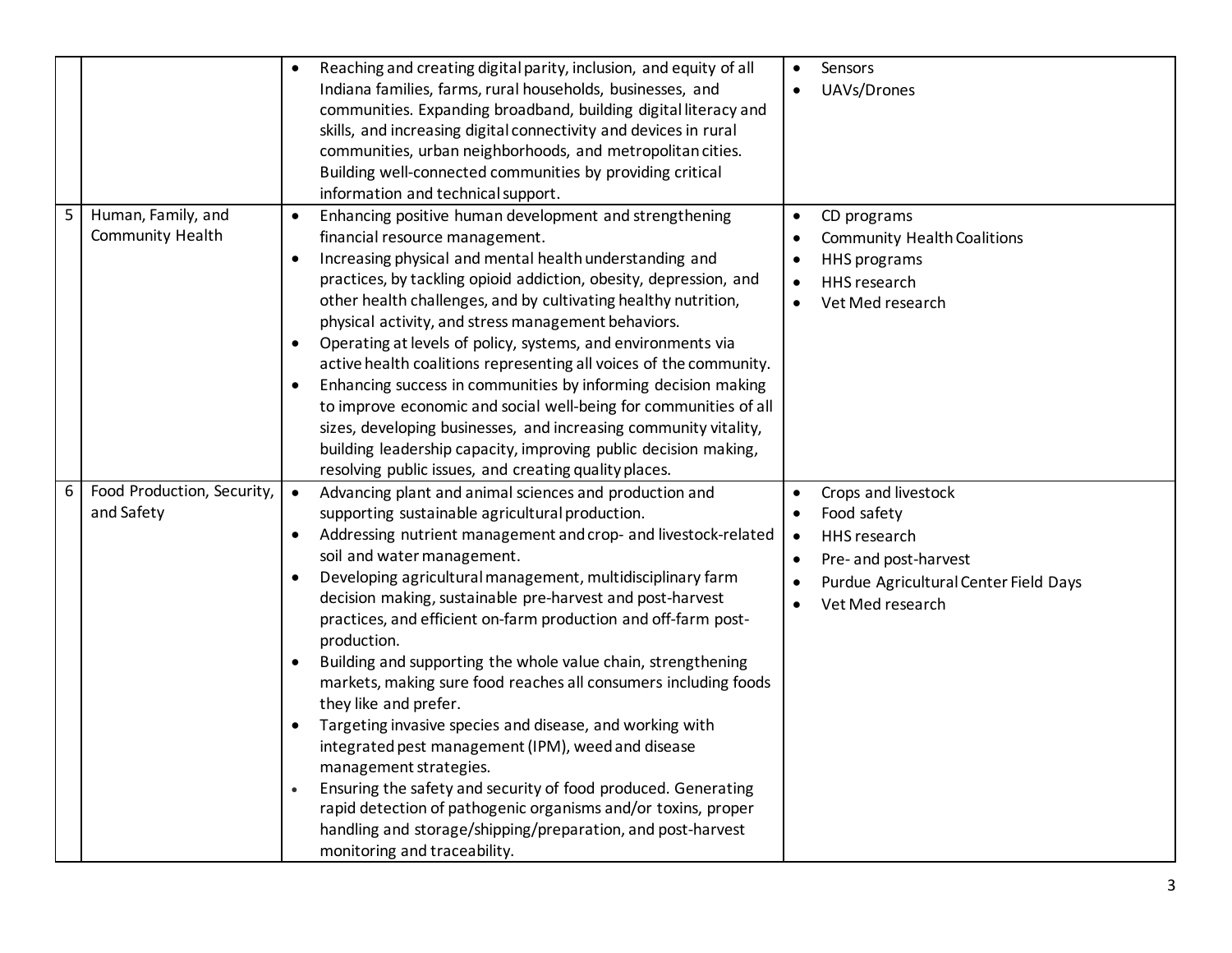|                                                                                     | Engaging with partnerships that advance societal development,<br>$\bullet$<br>fulfilling agricultural needs and aspirations around the world<br>supporting global sustainability of agriculture.                                                                                                                                                                                                                                                                                                                                                                                                                                                                                                                                                                                                                                                                                                                                                                                                         |                                                                                                                                                                                                                                                                              |
|-------------------------------------------------------------------------------------|----------------------------------------------------------------------------------------------------------------------------------------------------------------------------------------------------------------------------------------------------------------------------------------------------------------------------------------------------------------------------------------------------------------------------------------------------------------------------------------------------------------------------------------------------------------------------------------------------------------------------------------------------------------------------------------------------------------------------------------------------------------------------------------------------------------------------------------------------------------------------------------------------------------------------------------------------------------------------------------------------------|------------------------------------------------------------------------------------------------------------------------------------------------------------------------------------------------------------------------------------------------------------------------------|
| Urban Agriculture and<br>7<br><b>Urban Extension</b>                                | Growing urban gardens and farms, urban agriculture, diversified<br>$\bullet$<br>farming and food systems, and small-scale farming including<br>specialty crops.<br>Advancing practices for efficient production including controlled<br>$\bullet$<br>environments, season extensions, aquaponics, and hydroponics.<br>Sharing ways to grow food, and strengthening local communities<br>through urban gardens and farmers markets. Building whole<br>value chains, market systems and farmers markets.<br>Using comprehensive community development strategies,<br>targeted to address key community needs and issues.<br>Programming that encompasses policy, systems and<br>environmental change focused on issue-based programming with<br>a strong outcome focus and capability for shared measurement<br>that illustrates collective impact.<br>Developing partnerships, collaborating with community and<br>public agencies and the private sector for shared priorities and<br>new opportunities. | Aquaculture<br>$\bullet$<br>Controlled environments<br>Diversified farming and food systems (DFFS)<br>$\bullet$<br>Gardening<br>$\bullet$<br><b>Growing Together</b><br>Markets<br>$\bullet$<br>Master Gardeners<br>$\bullet$<br>Small-scale farming<br>Regenerative farming |
| <b>ACROSS ALL CRITICAL</b><br><b>ISSUES:</b><br>Diversity, Equity, and<br>Inclusion | Delivering need-based and constituency-focused Extension<br>$\bullet$<br>programs, in partnership with diverse populations addressing<br>contemporary societal issues.<br>Expanding the diversification of audiences, programming and<br>delivery methods recognizing the social and cultural contexts of<br>constituencies.<br>Extending reach via online introductory-to-advanced<br>programming (e.g., Urban Agriculture Certificate, pesticide<br>application licensing, Master Cattleman, Tree Stewards).<br>Introducing Extension as a career option and identifying new<br>audiences and opportunities for people to try Extension as a<br>career (e.g., internships).<br>Rebranding of 4-H programs to reach PK-12 underrepresented<br>groups and youth.<br>Using contemporary communication technology to make existing<br>and emerging resources more accessible (e.g., visual impairment,<br>multilingual literacy and other challenges).                                                     |                                                                                                                                                                                                                                                                              |